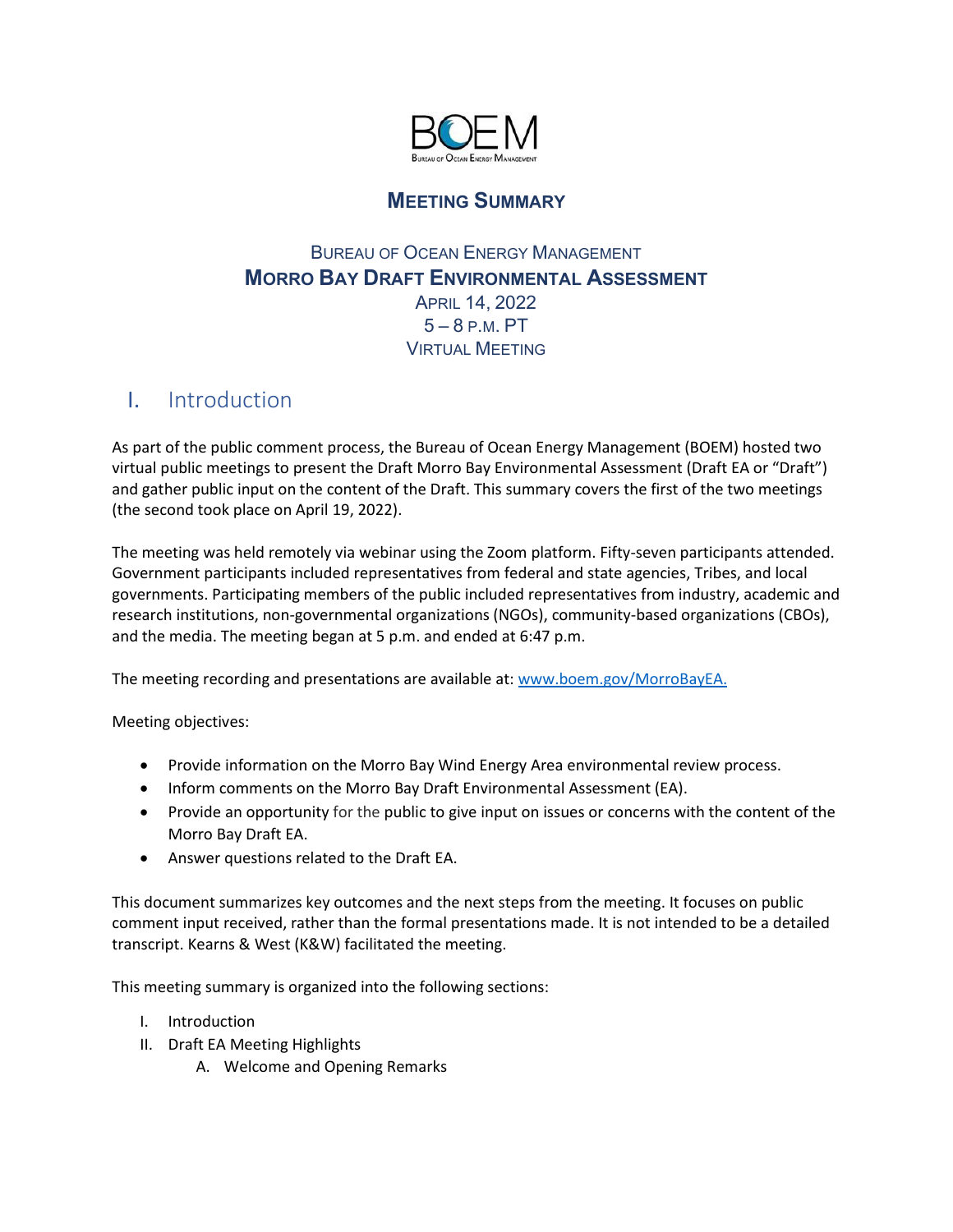- B. BOEM Wind Energy Authorization Process Approach to Offshore Wind Energy Planning in California
- C. Overview of NEPA and the Draft EA
- D. Clarifying Questions and Oral Responses
- E. Public Input Opportunity and Discussion
- F. Closing Remarks
- III. Appendices
	- A. Agenda
	- B. Registered Attendees List
	- C. Public Clarifying Questions and Oral Responses
	- D. Comments and Questions from the Public Input Opportunity
	- E. Poll Results

# II. Draft EA Meeting Highlights

### A. Welcome and Opening Remarks

*1. Morgan Lommele, Facilitator, Kearns & West*

The meeting opened with a welcome to participants followed by a summary of draft EA meeting objectives and guidance on navigating the Zoom Webinar. The facilitator presented two polls for the participants: the first identified participant affiliations, and the second determined the number of participants planning to provide oral comments at the meeting. Appendix E contains polling results.

#### *2. Richard (Rick) Yarde, Environmental Analysis Section Chief, BOEM Pacific Office*

Richard Yarde explained BOEM's renewable energy authority and BOEM's directives to provide advance lease sales and complete review of at least sixteen construction and operation plans (COP) by 2025. Mr. Yarde explained how participants could provide public comments.

# B. BOEM Wind Energy Authorization Process Approach to Offshore Wind Energy Planning in California

#### *Jennifer Miller, Acting Renewable Energy Section Chief, BOEM's Pacific Office*

Jennifer Miller presented an overview of BOEM's planning approach for offshore wind energy, BOEM's Offshore Wind Energy Authorization Process, the Central Coast offshore wind energy planning history, and the status of BOEM's authorization process in the environmental review processes. BOEM shared its offshore wind energy gateway for data collection on a publicly accessible website: [https://caoffshorewind.databasin.org/.](https://caoffshorewind.databasin.org/) Currently, the BOEM Morro Bay Wind Energy Area is between the planning and analysis phase and leasing phase.

Ms. Miller reiterated the amount of interagency coordination, regulatory processes, and stakeholder engagement and consultation that has and still must occur, noting that there will be another opportunity for a 60-day public comment period after the Proposed Sale Notice (PSN) that precedes the leasing phase. She explained that there are two areas that BOEM is considering for leasing: the Humboldt WEA and the Morro Bay WEA, both of which will have their own environmental review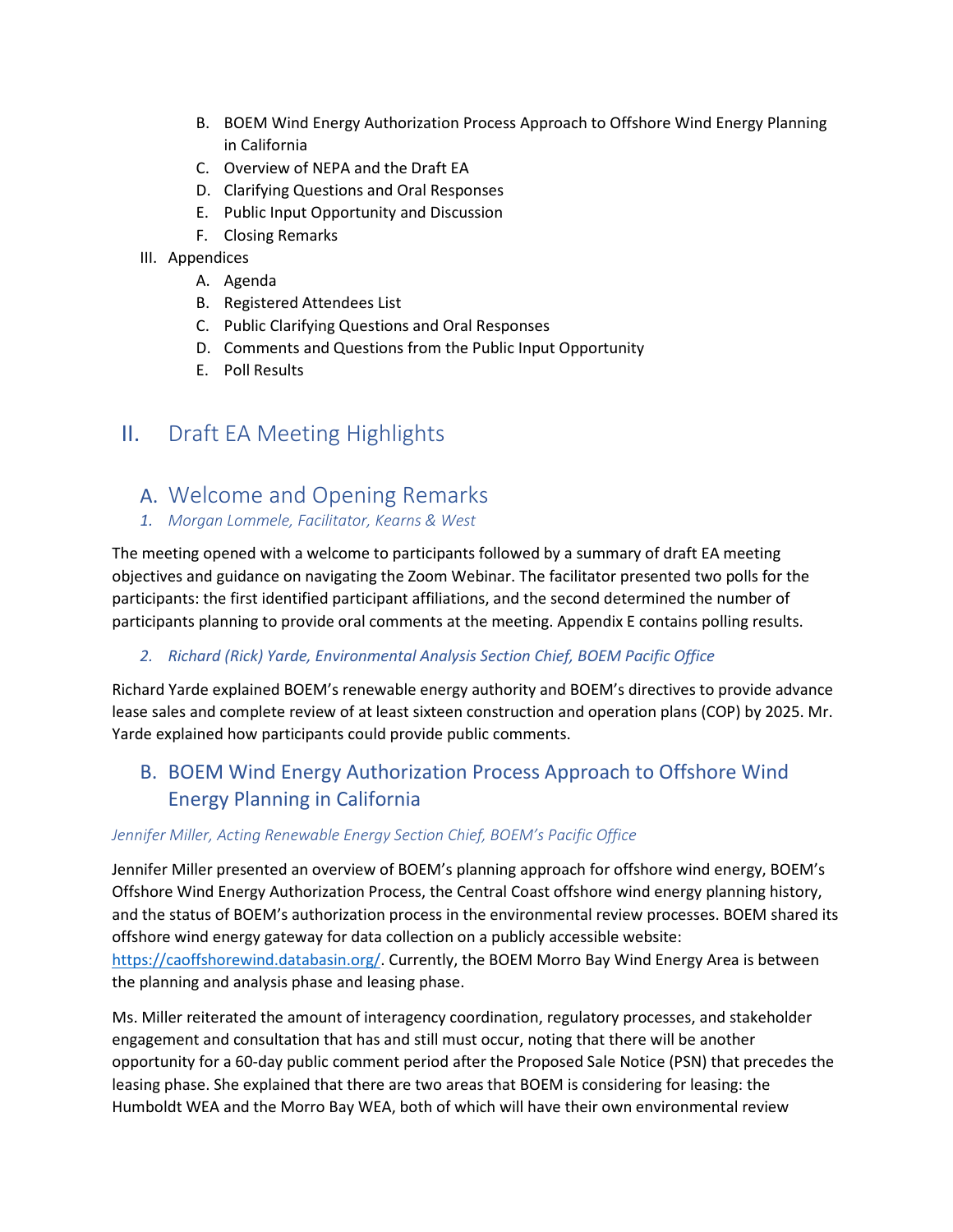processes. Following the PSN, BOEM will publish a Final Sale Notice and conduct a Lease Auction. Ms. Miller asked that further questions on the BOEM California Outer Continental Shelf leasing process be directed to her [\(jennifer.miller@boem.gov\)](mailto:jennifer.miller@boem.gov) and Sara Guiltinan [\(sara.guiltinan@boem.gov\).](mailto:sara.guiltinan@boem.gov).) 

## C. Overview of the National Environmental Policy Act (NEPA) Content of the Environmental Assessment (EA)

#### *Lisa Gilbane, Environmental Analysis Section Chief, Office of Environment, BOEM Pacific*

Lisa Gilbane presented an overview of NEPA, the content of the draft EA, and of concurrent consultation efforts. Ms. Gilbane explained that NEPA dictates that BOEM assess the environmental consequences of proposed actions, which for this analysis include the reasonably foreseeable site characterization and assessment activities by a lessee to gather information about the WEA. Her overview of the draft EA noted the environmental resources and socio-cultural considerations analyzed. She also explained that the impacts of COPs are not being considered in the analysis in the Draft EA but will be considered in another NEPA process once a COP is submitted.

Ms. Gilbane highlighted the multiple consultations BOEM is conducting concurrently with NEPA process, including National Historic Preservation Act Section 106, Endangered Species Act, Magnuson-Stevens Fishery Conservation and Management Act, and Coastal Zone Management Act.

Ms. Gilbane emphasized that the PSN will be released for Humboldt and Morro Bay together in Spring/Summer 2022, and there will be a 60-day comment review period. Ms. Gilbane invited participants to submit comments, direct further questions to her [\(Lisa.Gilbane@boem.gov\)](mailto:Lisa.Gilbane@boem.gov), and visit BOEM's website.

### D. Clarifying Questions and Oral Responses

Members of the public asked clarifying questions related to the draft EA and NEPA process. BOEM provided oral responses on the following topics:

- PSN leasing and timeline.
- Potential impacts and characteristics of wind turbine construction and implementation. BOEM is not at the site characterization stage that addresses impacts of wind energy projects on the water.

Appendix E contains the questions and responses.

### E. Public Input Opportunity and Discussion

Ms. Lommele invited participants to provide oral public comments. A summary of the public comments organized by key themes is provided below.

- Fishing/Fishing Communities: Commenters expressed concern around the uncertainty of potential impacts on fish habitats due to wind energy and indicated the need for thorough and unbiased studies.
- Wind Energy: Commenters look forward to wind energy in Morro Bay and the potential positive impacts.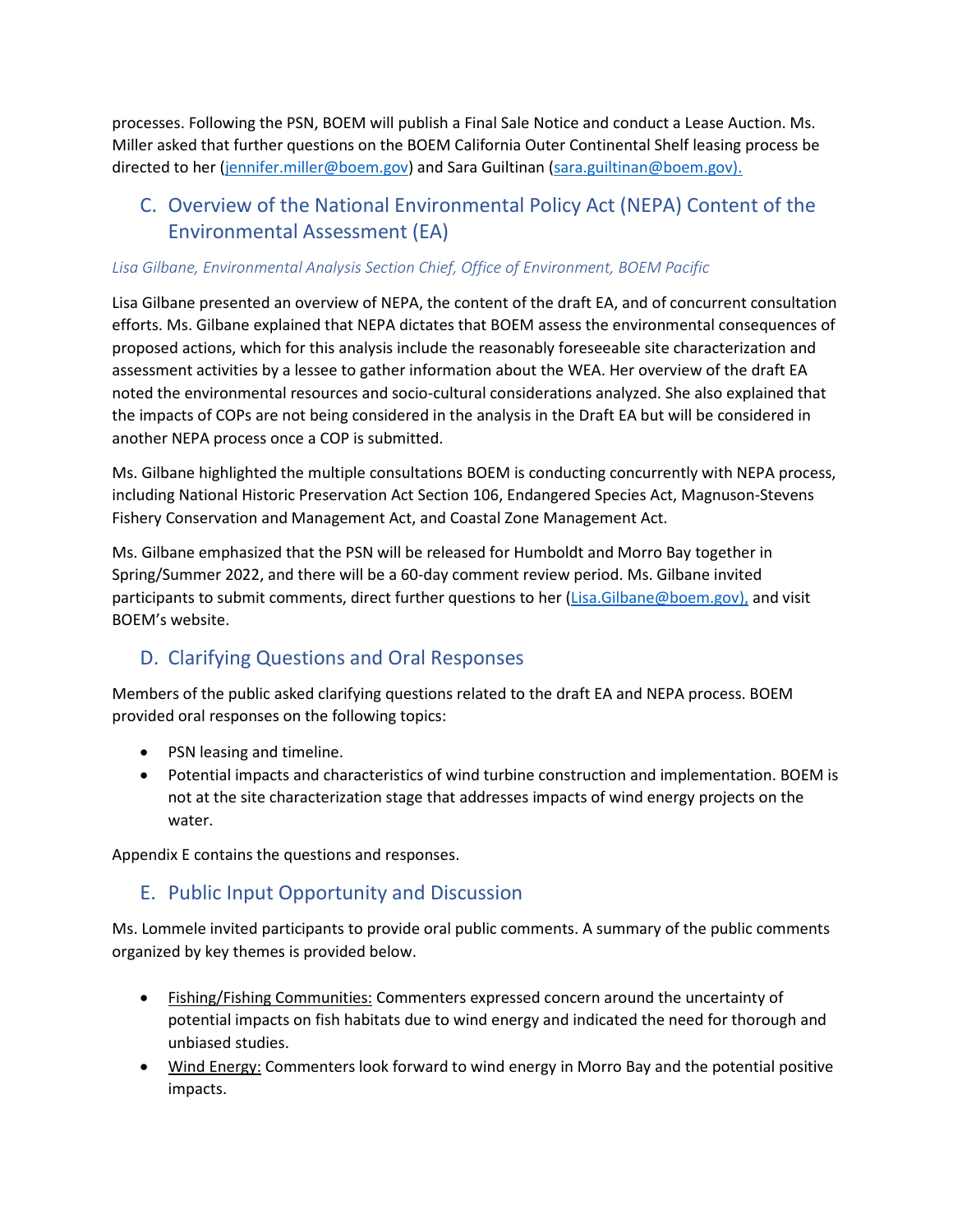• Other Examples: Commenters asked about how the Morro Bay process can learn from Europe and East Coast wind energy projects.

Appendix D lists all public comments.

### F. Closing Remarks

Lisa Gilbane thanked participants for their time and comments. She encouraged participants to submit further comments via mail and email and to visit [www.boem.gov/MorroBayEA](http://www.boem.gov/MorroBayEA) to view meeting recordings.

Ms. Gilbane noted the next steps in the environmental review process and that the public comment period ends May 16, 2022, at 11:59 p.m. EST / 8:59 p.m. PST. Comments can be submitted through Regulations.gov under the docket number BOEM-2021-0044.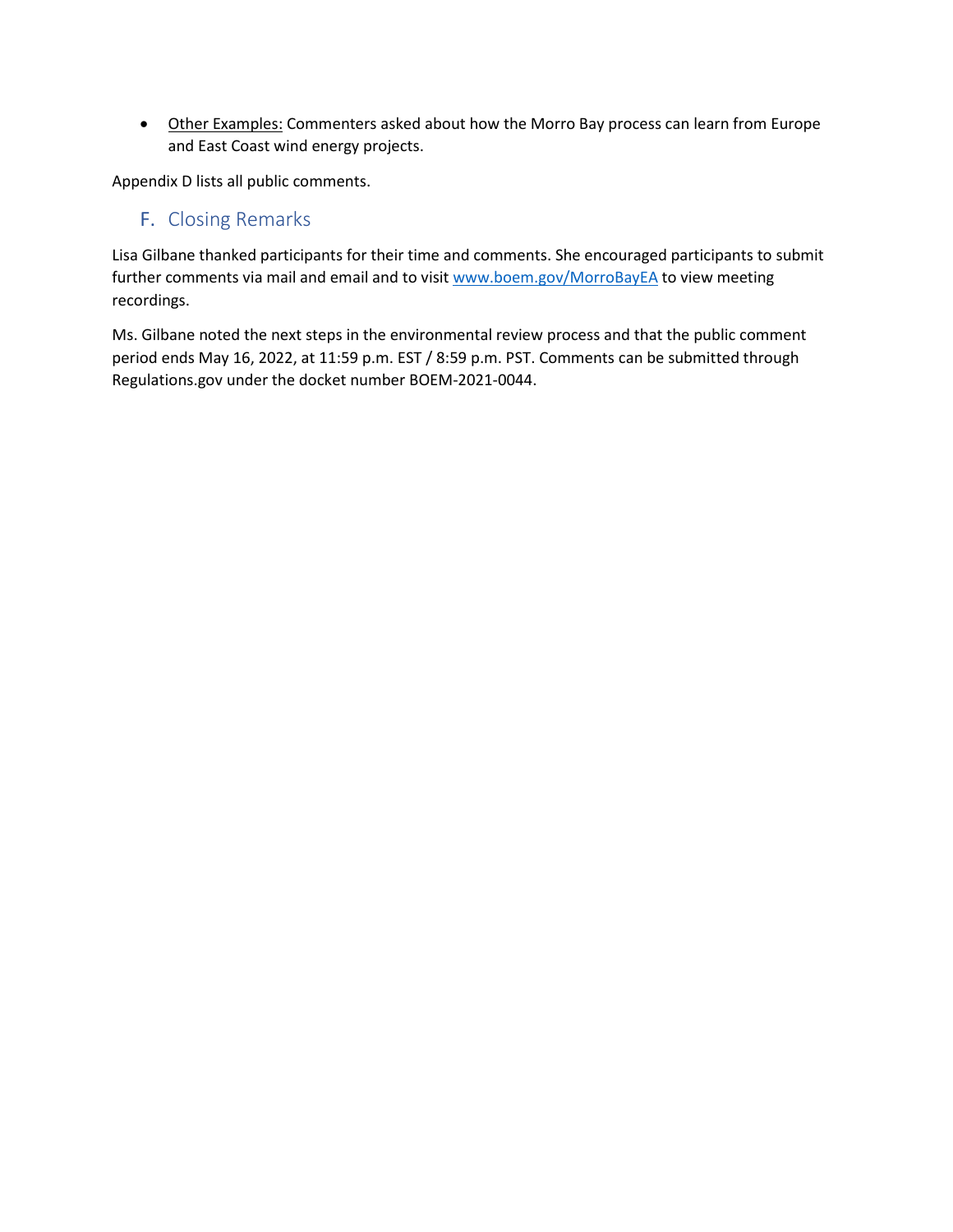III. Appendices

A. Agenda

# **Bureau of Ocean Energy Management Morro Bay Draft Environmental Assessment Public Meeting**

# **Agenda**

**Thursday, April 14, 2022 5 – 8 p.m. PT**

#### **Registration:**

[https://kearnswest.zoom.us/webinar/register/WN\\_f-urEkfcRmChfgsdI-6KVw](https://kearnswest.zoom.us/webinar/register/WN_f-urEkfcRmChfgsdI-6KVw)

#### **Meeting Objectives**

- Provide information on the Morro Bay Wind Energy Area (WEA) and Draft Environmental Assessment (EA).
- Answer questions related to the Draft EA.
- Solicit public input on the WEA and Draft EA.

| <b>Agenda Item</b>                      | <b>Presenter</b>          |
|-----------------------------------------|---------------------------|
| <b>Welcome and Webinar Guidance</b>     | Kearns & West Facilitator |
| <b>Overview of Morro Bay Draft EA</b>   | Jennifer Miller, BOEM     |
|                                         | Lisa Gilbane, BOEM        |
| <b>Clarifying Questions on Draft EA</b> | Lisa Gilbane, BOEM        |
|                                         | Kearns & West Facilitator |
| <b>Public Comment</b>                   | Participants              |
|                                         | Kearns & West Facilitator |
| <b>Closing Remarks</b>                  | Lisa Gilbane, BOEM        |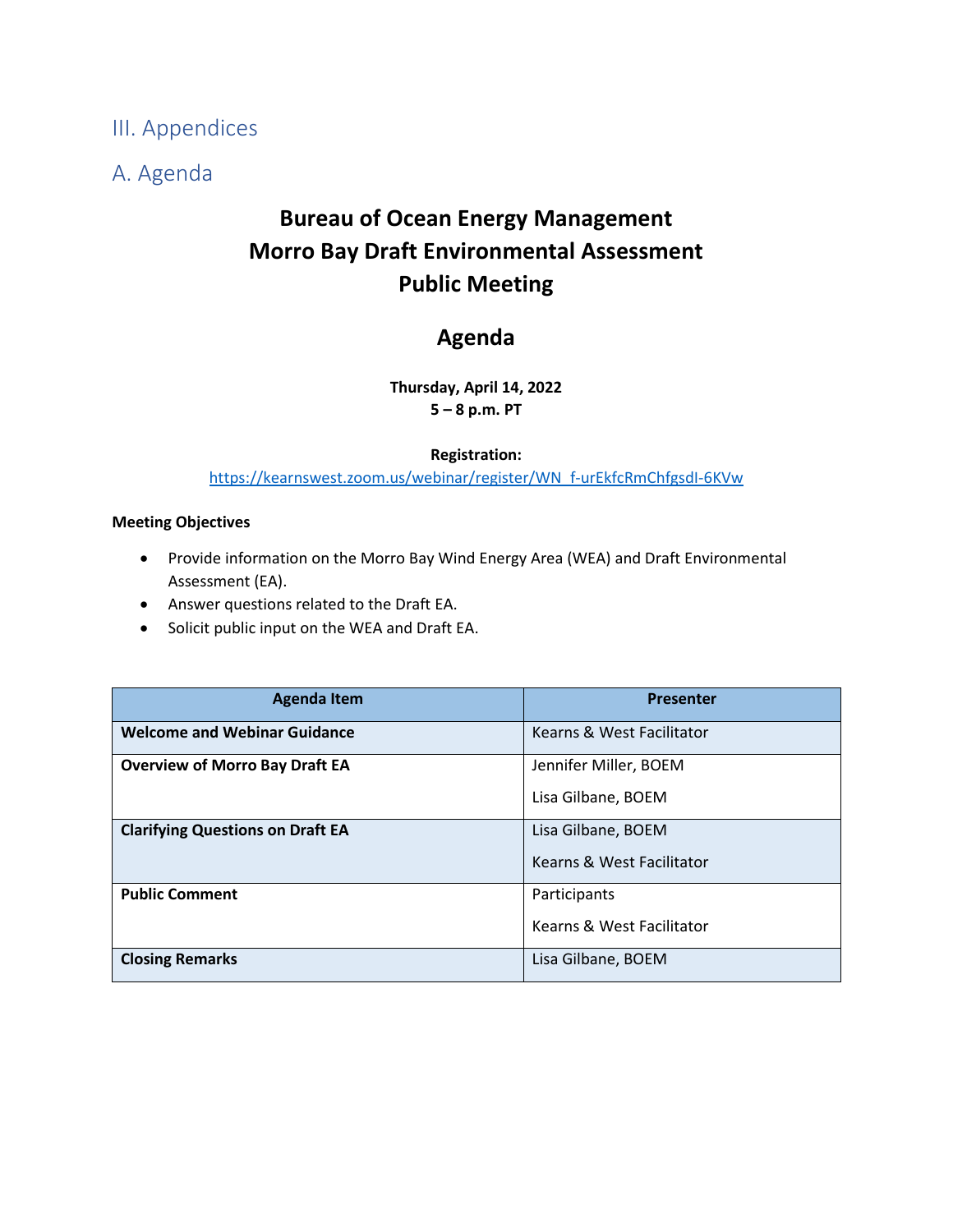# B. Registered Attendees List

| <b>First Name</b> | <b>Last Name</b> | <b>Affiliation</b>                                             | <b>Type of Affiliation</b>       |
|-------------------|------------------|----------------------------------------------------------------|----------------------------------|
| Jack              | Barkowski        |                                                                | Business/Industry                |
| Claire            | <b>Behrens</b>   | <b>AFRY Management Consulting</b>                              | Business/Industry                |
| Joshua            | <b>Boswell</b>   | <b>REACH</b>                                                   | Non-governmental<br>organization |
| Bin               | Cai              |                                                                | Academia                         |
| Davin             | Chan             | <b>CSL</b>                                                     | Business/Industry                |
| Joanne            | DeanFreemire     |                                                                | N/A                              |
| Sharon            | Donohoe          | Turbine Technology Partners, LLC                               | Business/Industry                |
| Dan               | Duke             | H. T. Harvey & Associates                                      | Business/Industry                |
| Tina              | Fahy             |                                                                | Government                       |
| Rachelle          | Fisher           | <b>Strategic Earth Consulting</b>                              | Business/Industry                |
| Kerry             | Griffin          |                                                                | Government                       |
| Eric              | Hawkinson        | <b>Tetra Tech</b>                                              | Business/Industry                |
| Christine         | Heinrichs        |                                                                | Community-Based<br>Organization  |
| Katherine         | Hoff             | CLEE (UC Berkeley)                                             | Academia                         |
| Dan               | Holmes           | Longitude 123, Inc.                                            | Business/Industry                |
| <b>Nick</b>       | Johansen         | <b>Avangrid Renewables</b>                                     | Business/Industry                |
| Jim               | Lanard           | Magellan Wind                                                  | Business/Industry                |
| Eric              | Lin              |                                                                | Business/Industry                |
| Arthur            | Lorton           |                                                                | Business/Industry                |
| Don               | Maruska          |                                                                | Other                            |
| Caroline          | Mueller          | <b>Avangrid Renewables</b>                                     | Business/Industry                |
| Jeremiah          | OBrien           | Morro Bay Commercial Fishermens<br>Org.                        | Community-Based<br>Organization  |
| Robert            | Perry            | <b>Synergistic Solutions</b>                                   | Business/Industry                |
| Steve             | Scheiblauer      | Alliance of Communities for<br><b>Sustainable Fisheries</b>    | Community-Based<br>Organization  |
| Prianka           | Sharma           | Office of Advocacy, US Small<br><b>Business Administration</b> | Government                       |
| Rachel            | Showalter        | <b>KCBX</b>                                                    | Press                            |
| Karie             | Silva            |                                                                | Business/Industry                |
| Amy               | <b>Sparks</b>    | H. T. Harvey & Associates                                      | Business/Industry                |
| Cheryl            | Stahl            | <b>DNV</b>                                                     | Business/Industry                |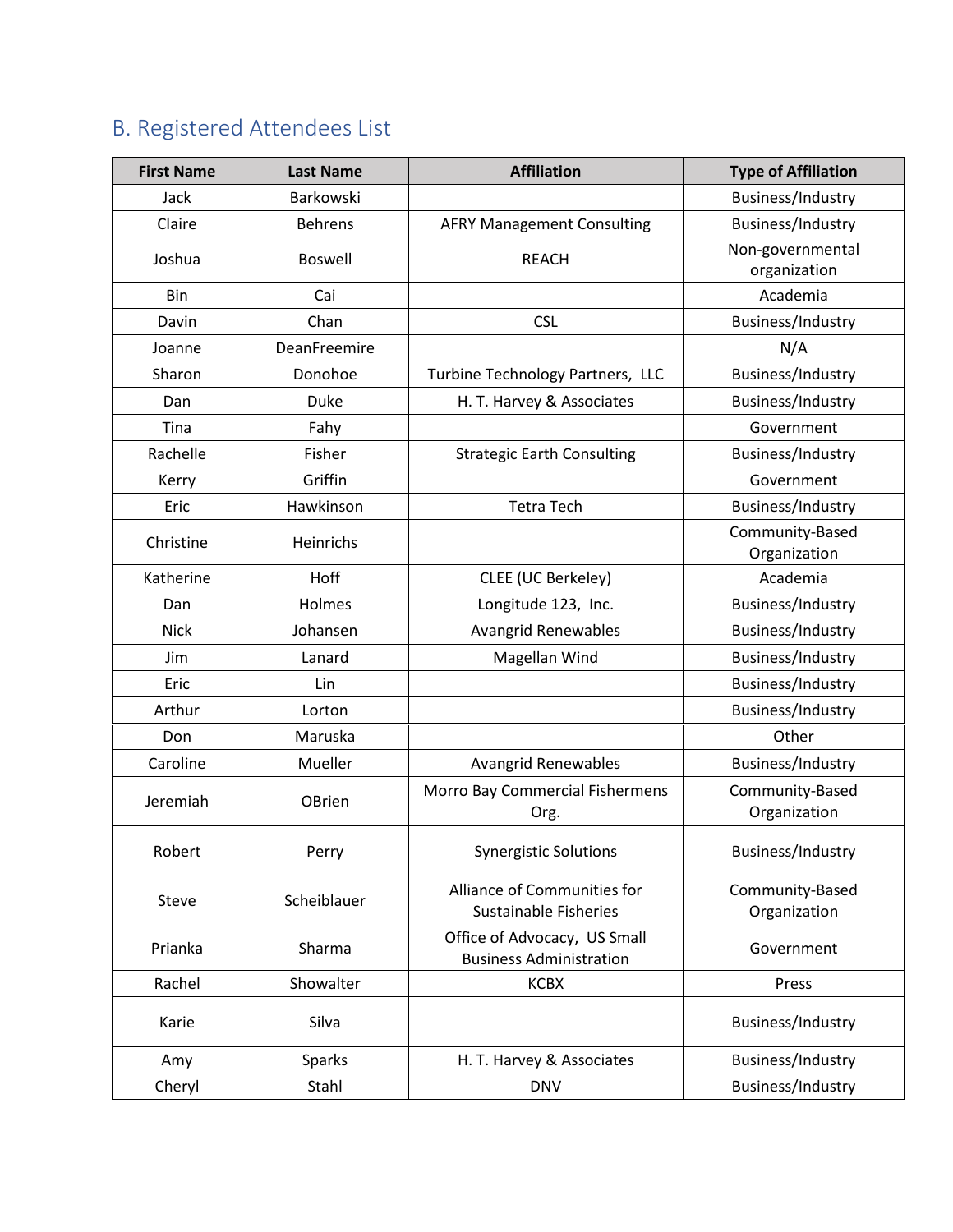| <b>First Name</b> | <b>Last Name</b> | <b>Affiliation</b>       | <b>Type of Affiliation</b>       |
|-------------------|------------------|--------------------------|----------------------------------|
| Nico              | Turpin-Invernon  |                          | Business/Industry                |
| Michael           | <b>Wilks</b>     |                          | N/A                              |
| Claudia           | Worthen          | <b>EcoPlanners</b>       | Business/Industry                |
| Andrew            | Zalay            | <b>Ewind consultants</b> | Non-governmental<br>organization |

## C. Clarifying Questions and Oral Responses

Participants asked clarifying questions in the Zoom Q&A box after both presentations. Descriptions of questions and responses for both sessions are listed below. These are intended for reference and are not intended to be verbatim.

### **Questions**

*Data/Research*

- Has there been an assessment of the wind resource in the Morro Bay area? For example, average annual hub height wind speed to predict energy yield.
	- $\circ$  The National Renewable Energy Laboratory (NREL) has a delineation report looking at wind buoys to collect data and build models. However, current data and models are insufficient to construct a wind energy project. A site assessment process will occur before construction begins, requiring data collection from the lessee.

### *Fishing*

- What is the status and timeline of the essential fish habitat consultation with the National Marine Fisheries Service?
	- $\circ$  There is no timeline. However, consultation has started and will conclude before construction activities begin.
- Does BOEM believe that it has had sufficient direct discussions with regional fishermen to understand the full consequences of offshore wind development on fisheries?
	- $\circ$  Conversations and outreach with fishing communities began in 2016. BOEM held conversations with fishermen in November. This upcoming project phase will require continued discussion.
- Will BOEM evaluate impacts experienced by commercial fishermen?
	- $\circ$  Fishing liaisons help surveyors communicate about upcoming surveys and consult about seasonality impacts during surveys.

### *Implementation*

- Who will clean up malfunctioning offshore wind installations?
	- $\circ$  BOEM requires lessees to clean up trash and debris, whether intentional or not. Rules and regulations require leaving spaces in their original condition.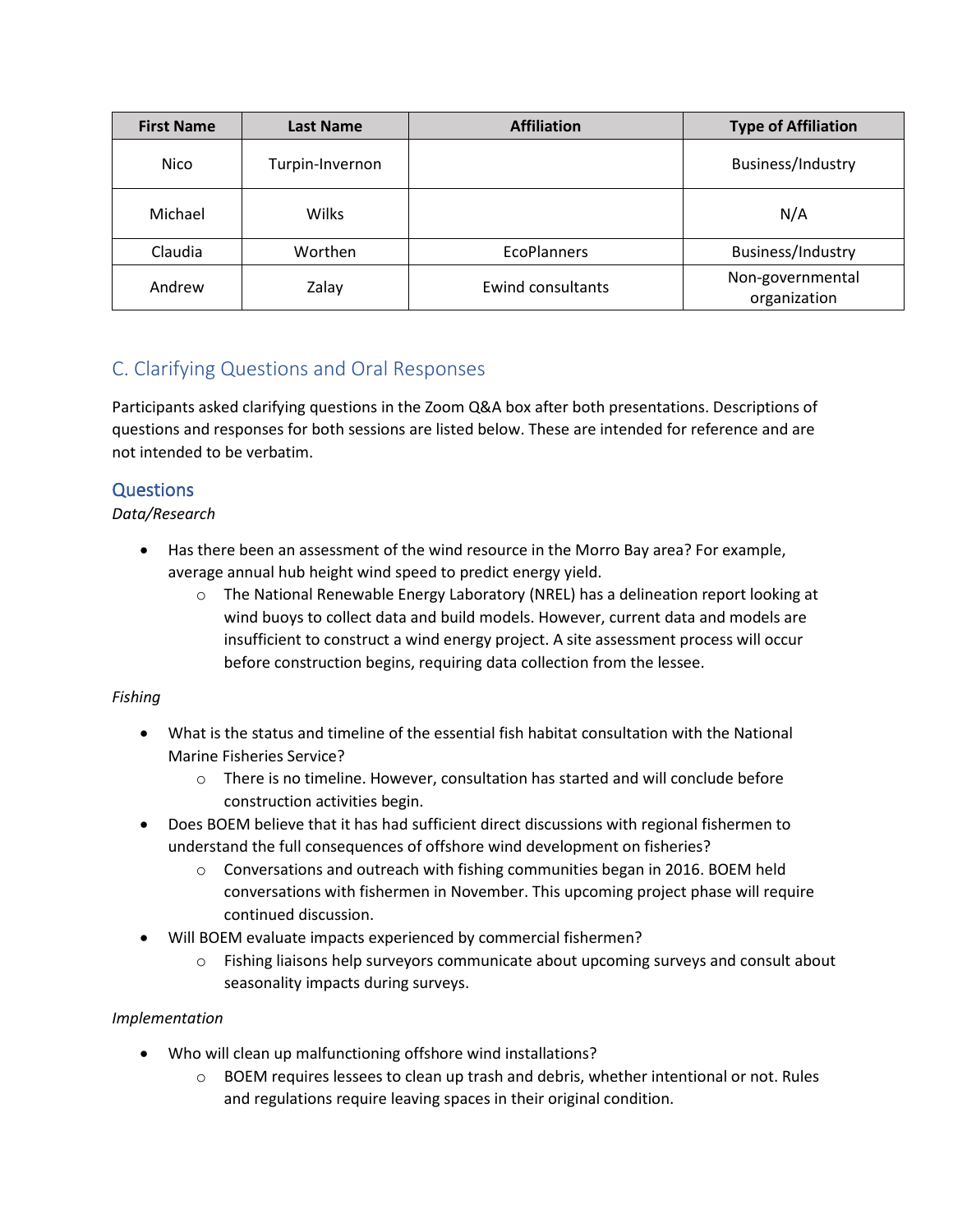#### *Timeline*

- Why is there only 30-day comment period for the draft EA?
	- o The comment period is pre-established.
- Can you clarify the timing of the release of the combined Proposed Sale Notice (PSN)? o The PSN will occur in the Spring/Summer timeframe.
- Will the PSN include proposed lease stipulations? How long will the comment period be?
	- o BOEM's PSN for Morro Bay will occur simultaneously with Humboldt Bay. The comment period will last 60 days.
- Why is there a Fall 2022 lease action when the sale is not finalized?
	- o BOEM follows Executive Orders, California mandates, and CEQA requirements to determine timelines. Like the East Coast, BOEM expects no significant impacts found, allowing the sale to move forward.

#### *Other*

- Does BOEM realize that projects are in the middle of fishing grounds?
	- $\circ$  Stakeholder meetings occurred in December 2021 to hear concerns regarding potential impacts on the fishing community.
- What are BOEM's local content requirements, given the UK Crown Estate leases have a 50% local content requirement and the US is buying WTG Jones Act-compliant installation vessels made in China, and most commercially available offshore WTGs are made overseas?
	- $\circ$  BOEM does not have a local content requirement. However, BOEM prefers to work with local communities and developers. BOEM wants to incorporate local content when possible but it is not in our jurisdiction to do so.
- Will BOEM be changing anything in the permit language to avoid litigation faced on the East Coast, particularly with the commercial fishing industry?
	- $\circ$  BOEM continues to follow the lessons learned from the East Coast and communicate with commercial fishing industries.

### D. Comments and Questions from the Public Input Opportunity

The following comments were received during the meeting. These are summaries of the comments received and are not intended to be verbatim.

- 1. Site assessments via acoustic surveys may prevent fish from biting. BOEM should take steps to evaluate what is going on with fishing in the site assessment area and how they will mitigate and compensate fishermen.
- 2. Proposed windmill placements are in open fishing grounds impacting swordfish, albacore, and more. Who is responsible for cleanup? The process of providing comments is difficult.
- 3. Morro Bay relies heavily on fishing and tourism. There will be a negative impact from wind turbines within smaller communities that depend on fishing and tourism. Heavy traffic will increase because of turbine construction and transportation. These projects lack localized jobs, and instead bring in outside workers, increasing stress and impacting struggling families.
- 4. When will the feasibility study be available, and will the comments be addressed in the final feasibility study?